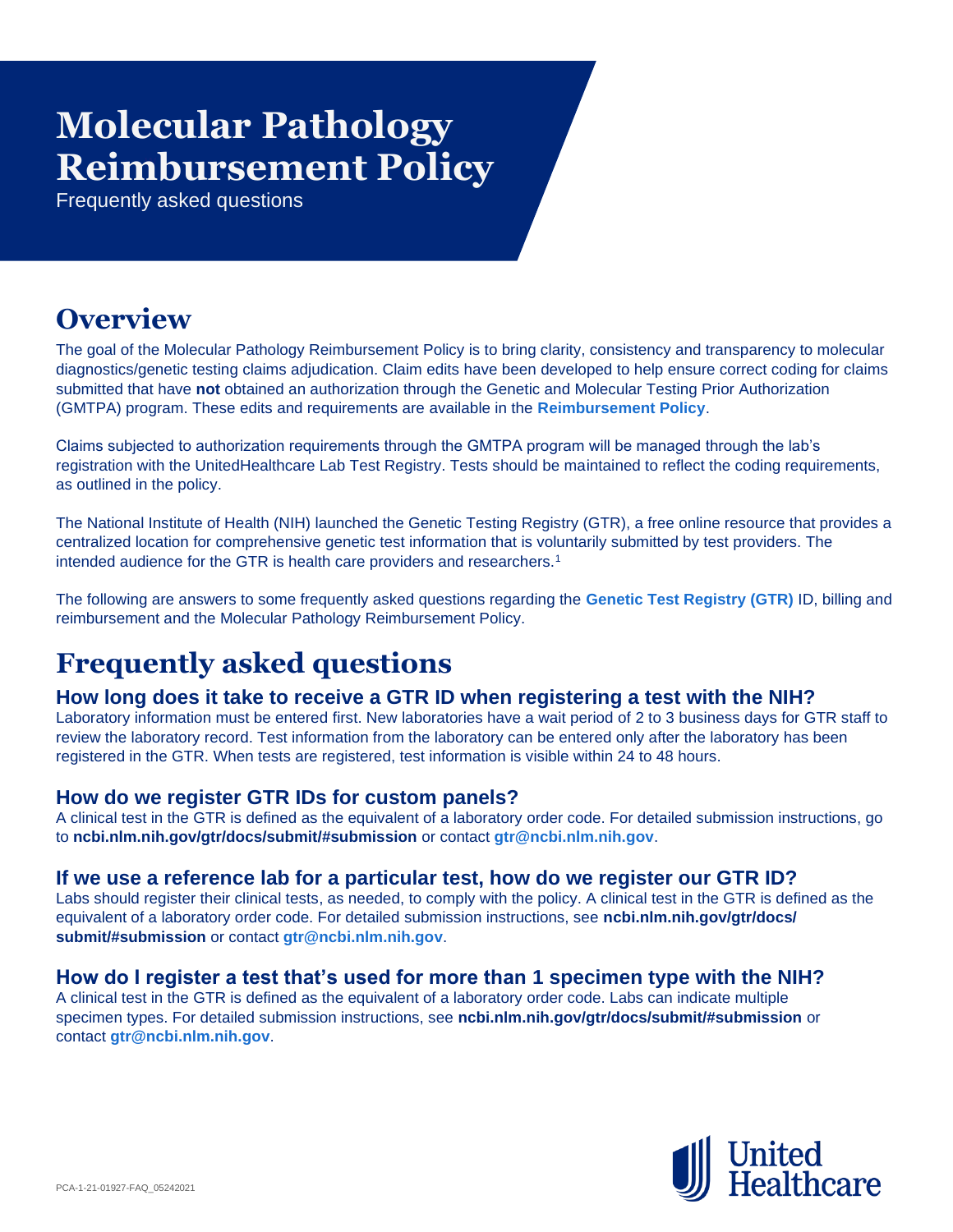#### **Is the GTR the same as the Z-codes from McKesson?**

No. The GTR ID is created when labs register tests with the NIH GTR. For detailed submission instructions, see **ncbi.nlm.nih.gov/gtr/docs/submit/#submission** or contact **[gtr@ncbi.nlm.nih.gov](mailto:gtr@ncbi.nlm.nih.gov)**.

#### **Do you need the GTR ID to get reimbursed by UnitedHealthcare?**

Yes. For tests that have not obtained a prior authorization through the GMTPA program and are billed with CPT® code 81479, we require you to submit an NIH GTR ID on the claim. Note that a Genomic Sequencing Procedure (GSP) or Proprietary Laboratory Analyses (PLA) code should be used, when appropriate. These codes don't require a GTR ID for reimbursement.

#### **Where on the claim does the GTR code need to be submitted?**

Submit the GTR unique test ID preceding the decimal in field 2400 SV101-7 on the electronic claim form or in the shaded area of the service line in section 24 on a paper claim form (example: GTR123456789).

#### **Do we need GTR codes for all genetic tests or only those with 81479?**

The NIH GTR ID is required for tests billed with CPT code 81479, for which an authorization has **not** been obtained through the GMTPA program. Note: You should use a GSP or PLA code, when appropriate. These codes don't require a GTR ID for reimbursement.

#### **Are labs permitted to bill multiple CPT codes with the new reimbursement policy?**

No, labs should use one CPT code to describe each clinical test. The only exception for genetic and molecular lab tests billing with 1 CPT code is infectious pathogen testing using molecular methodologies, which may bill multiple CPT codes.

#### **What PLA code(s) should be listed?**

The policy will be applicable to the PLA codes that are specific to molecular pathology. These laboratory tests are registered to a proprietary clinical laboratory or manufacturer who may market the right to use their tests to multiple laboratories. These codes may only be reported by the registered proprietary laboratory/laboratories that have the proprietary relationship with the proprietary clinical laboratory or manufacturer.

#### **How will the new policy affect inpatient versus outpatient genetic testing?**

This reimbursement policy applies to services reported using the 1500 Health Insurance Claim Form (also known as CMS-1500), or its electronic equivalent or successor form.

# **If a CPT code has multiple descriptions in the code book, which code is most appropriate to use?**

Claim submissions using a Tier 2 code are acceptable when the American Medical Association (AMA) has specifically assigned its use to the performed test. All claims submitted with a Tier 2 code should be coupled with an appropriate AMA Claim Designation code.

#### **How do we bill a claim for a patient that needs 2 or more genetic tests on the same date of service for different indications?**

The CPT codes for the genetic tests being ordered would need to be accompanied by a modifier 59 on one of the tests. This shows they are separate and distinct and will allow multiple tests to be reimbursed.

# **If a physician orders more than 1 single gene on a patient's sample, do we need to offer the genes as a panel, or can they be considered separate tests?**

If a member needs multiple single-gene tests ordered on the same date of service, the modifier 59 can be used to indicate they are separate and distinct tests.